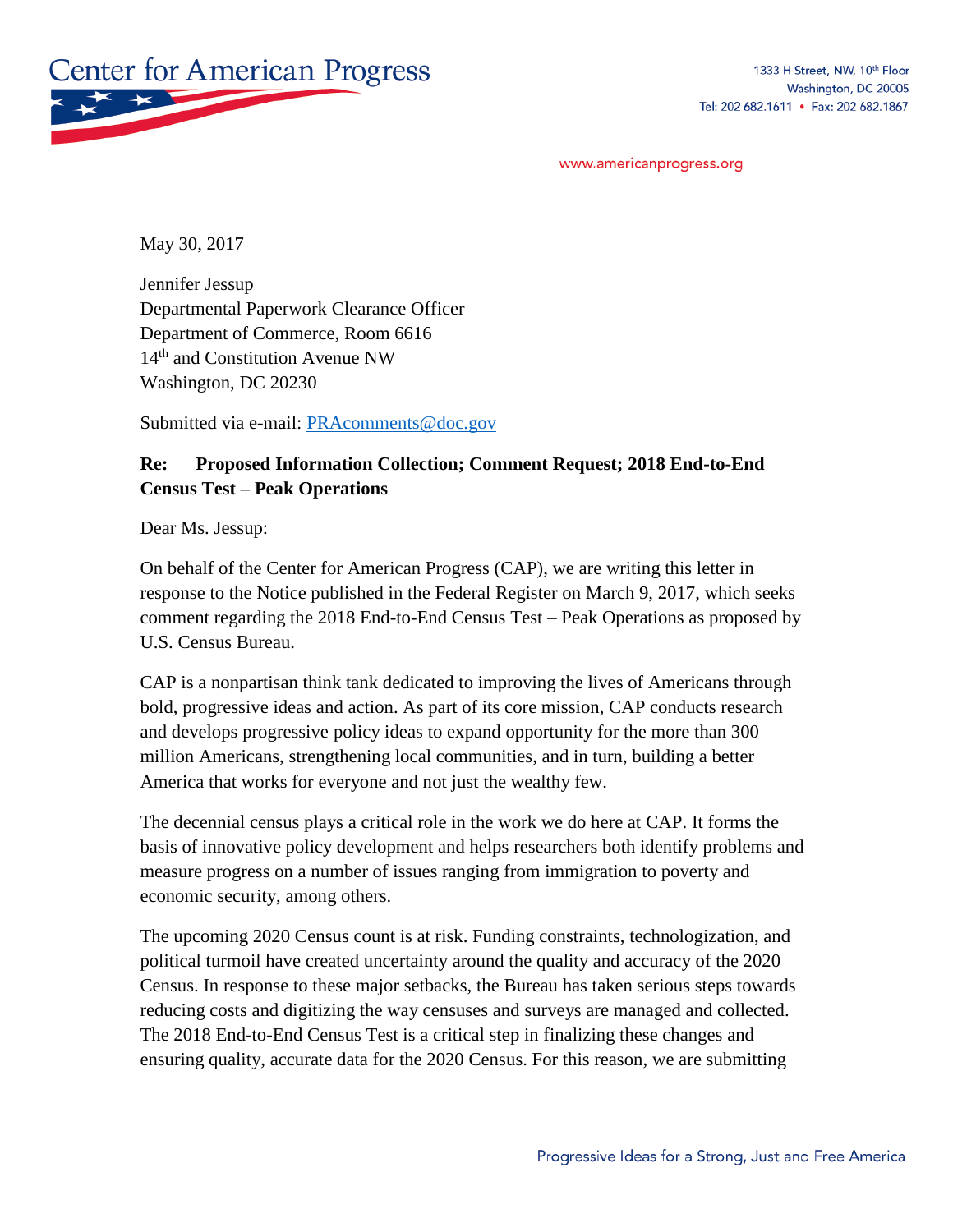public comment in support of the proposed collection of information and ways to enhance the quality, utility, and clarity of the information to be collected.

With the Administration's most recently proposed funding cuts, a great deal is at stake for the 2020 Census. Quality assurance is key to ensuring that we stay true to American democracy.

The Notice invited comments on "whether the proposed collection of information is necessary for the proper performance of the functions of the agency, including whether the information shall have practical utility." **We strongly support the proposed collection of information, and believe it is necessary and bares practical utility across areas of political and economic concern.**

The proposed collection of information in the 2018 End-to-End Census Test rises to the level of necessary and practical import as its successful execution will ensure a robust decennial census with utmost accuracy. Indeed, the decennial census is a cornerstone of this nation's democracy and government. As such, our Founding Fathers mandated it in the U.S. Constitution.<sup>i</sup> It provides the basis for ensuring fair representation in government; it guides the allocation of federal funds for some of the nation's most important economic programs; it allows state and local officials to make informed policy decisions that will impact their constituents and their budgets; and it helps spur economic development by ensuring that businesses are equipped with high-quality, accurate data to inform decisions related to planning, development, and marketing.

## **Ensuring fair representation in democracy and government**

The decennial census is fundamental to American democracy. With its legal basis rooted in Article I, Section 2 of the U.S. Constitution and later superseded by the  $14<sup>th</sup>$ Amendment,<sup>ii</sup> the census determines how seats in the U.S. House of Representatives are apportioned among the states, and by extension, the number of Electoral College votes.<sup>iii</sup> Thus, the decennial census has significant implications for democracy, government and fair representation.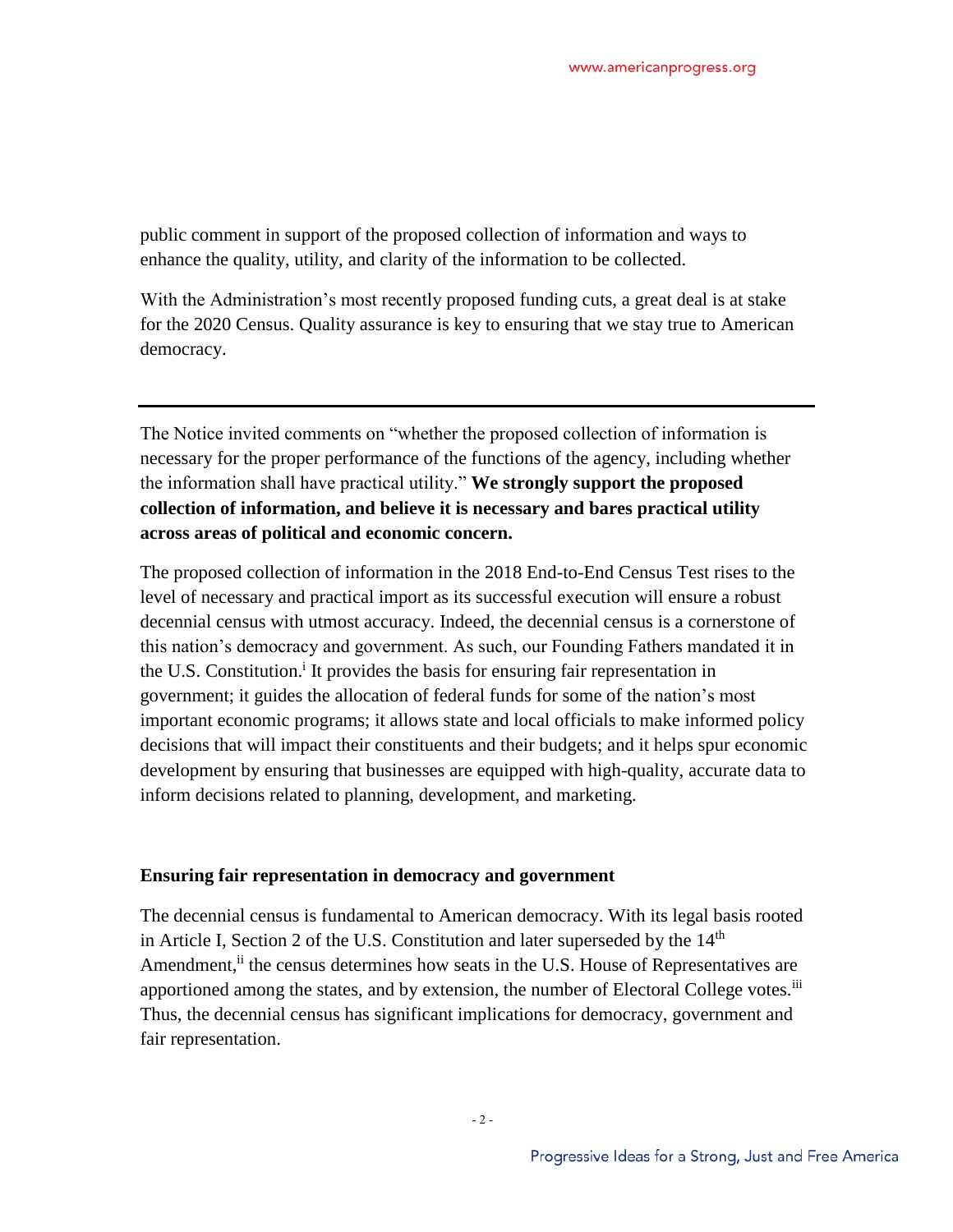A census' quality assurance is key to ensuring fair representation. As economist and research scientist Jay Zagorsky simply put it, "a census done quickly and on the cheap end will tend to count easy-to-find people at the expense of those in the cracks.<sup>"iv</sup> And those in the cracks are traditionally undercounted groups—such as people experiencing homelessness, low-income families, LGBTQ individuals, immigrants, and non-English speakers—who live in hard-to-count circumstances.<sup>v</sup> Ethnic and racial minorities are, too, among those undercounted. African Americans and Latinos, for example, were undercounted by about 2 percent in the  $2010$  Census.<sup>vi</sup> As a result, these groups tend to be underrepresented in democracy and government. Underrepresentation can translate to bad policy, such that laws and policies are then crafted without the same regard for communities that are marginalized.

## **Helping families meet basic living standards**

The accuracy of the decennial census has large implications for essential public assistance programs, and by extension, the families these programs serve. In fact, its accuracy determines the geographic distribution of a substantial portion of federal assistance. For example, a 2010 report by the Brookings Institution found that censusrelated data guided the distribution of \$446.7 billion in federal assistance in FY2008, or 31 percent of all federal assistance.<sup>vii</sup> Moreover, data from the Census 2000 guided some \$419.8 billion in federal grants, accounting for 75 percent of all federal grant funding.

Federal agencies use these data to inform the design, implementation, rules and evaluation of federal assistance programs.<sup>viii</sup> Further, policy researchers at-large, such as those at CAP, use these data to identify problems, develop reforms, and measure progress across virtually every policy domain—including transportation, poverty, and infrastructure. Without these data policymakers lack the proper tools to craft evidencebased and impactful laws, thereby hindering their ability to ensure efficient and effective government.

In fact, census-guided funding is highly concentrated in a small number of federal assistance programs. Medicaid comprised 58 percent of all census-guided funding in FY2008, a figure that has likely expanded in the wake of the Affordable Care Act. Other programs relying on these data for implementation include the Supplemental Nutrition Assistance Program (SNAP), Medicare, Section 8 Housing Choice Vouchers, and the National School Lunch Program, among others.<sup>ix</sup>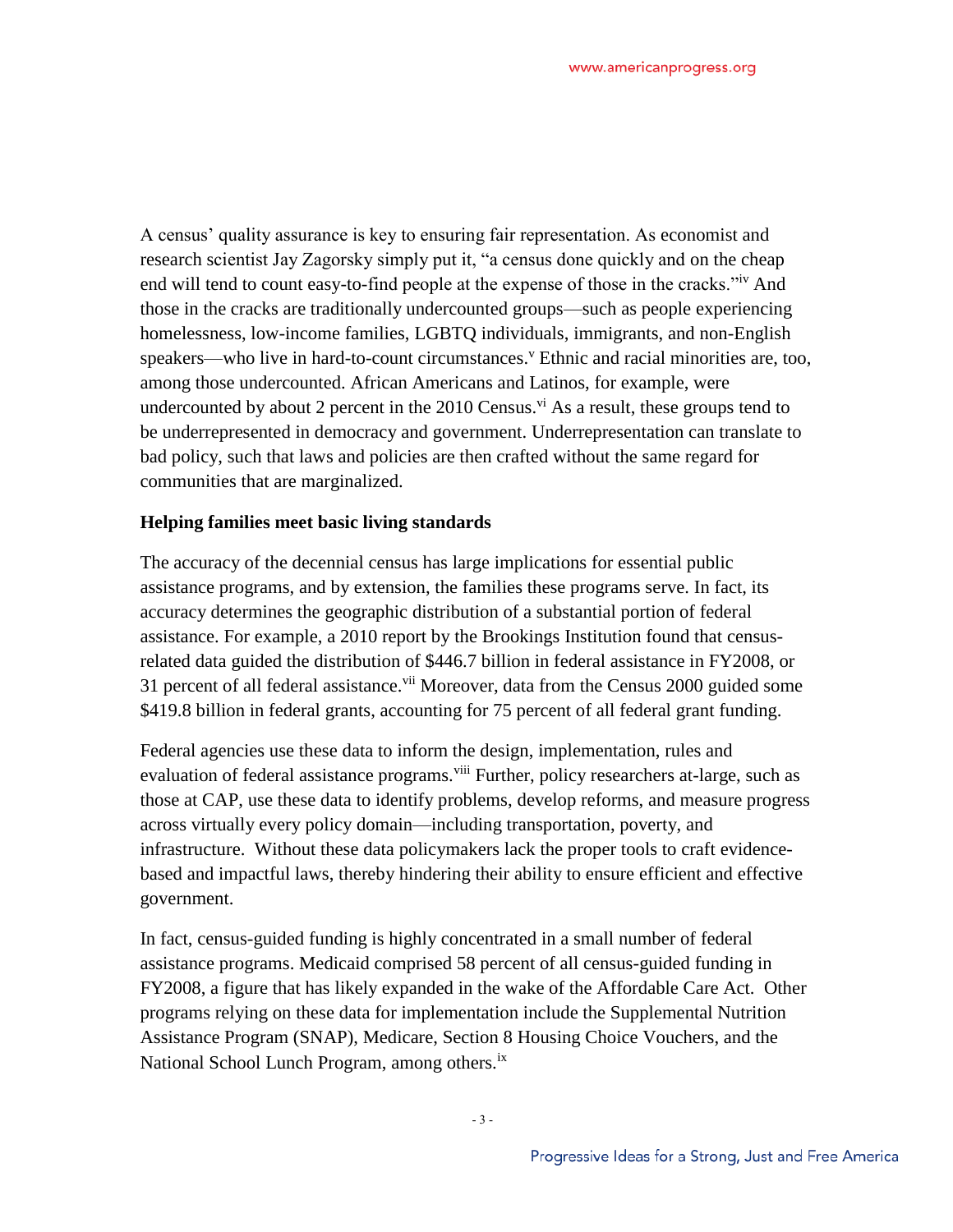The accuracy of the 2020 Census can help increase the flow of federal funds to those families that need public assistance and benefits. It helps federal agencies improve the design of such programs, so that these families can meet basic living standards, such as health care, housing or just bringing food to the kitchen table. It helps researchers build upon this nation's policy framework. And it's hard-to-count populations—including young children<sup>x</sup>—that particularly benefit from such accuracy and robustness, thereby ensuring access to essential benefits that expand opportunity and increase one's life chances.

## **Spurring business development and economic growth**

The link between business development and the decennial census is undeniably important to local and regional economic growth. Across all types and sizes, firms use these data to inform business decisions, such as identifying markets, selecting business locations, making investment decisions, purchasing equipment, developing new products, determining goods and services to be offered, and assessing labor markets.<sup>xi</sup> Moreover, these data help states and local governments, chambers of commerce, and public-private partnerships develop strategies for attracting new companies to local commerce and promote business expansions and startups that eventually boost job growth and the tax base.<sup>xii</sup>

Quality assurance in the census can greatly affect business development, particularly among small towns and other less populated areas. An inaccurate count in an already less densely populated area can impact a company's decision to invest there, pulling away the economic benefits that come with business development.<sup>xiii</sup>

The Notice invited comments on "ways to enhance the quality, utility, and clarity of the information to be collected." While the final determination has not been made on the format of race/ethnicity questions for the 2020 Census, **we commend the Bureau for utilizing the combined race/ethnicity question version in the 2018 End-to-End Census Test to further its analysis and understanding of responses.**

As noted in previous comments submitted to the Office of Management and Budget by CAP, the disaggregation of data by race and ethnicity can expose stark trends across a variety of policy areas, such as health, criminal justice, education, poverty, and violence.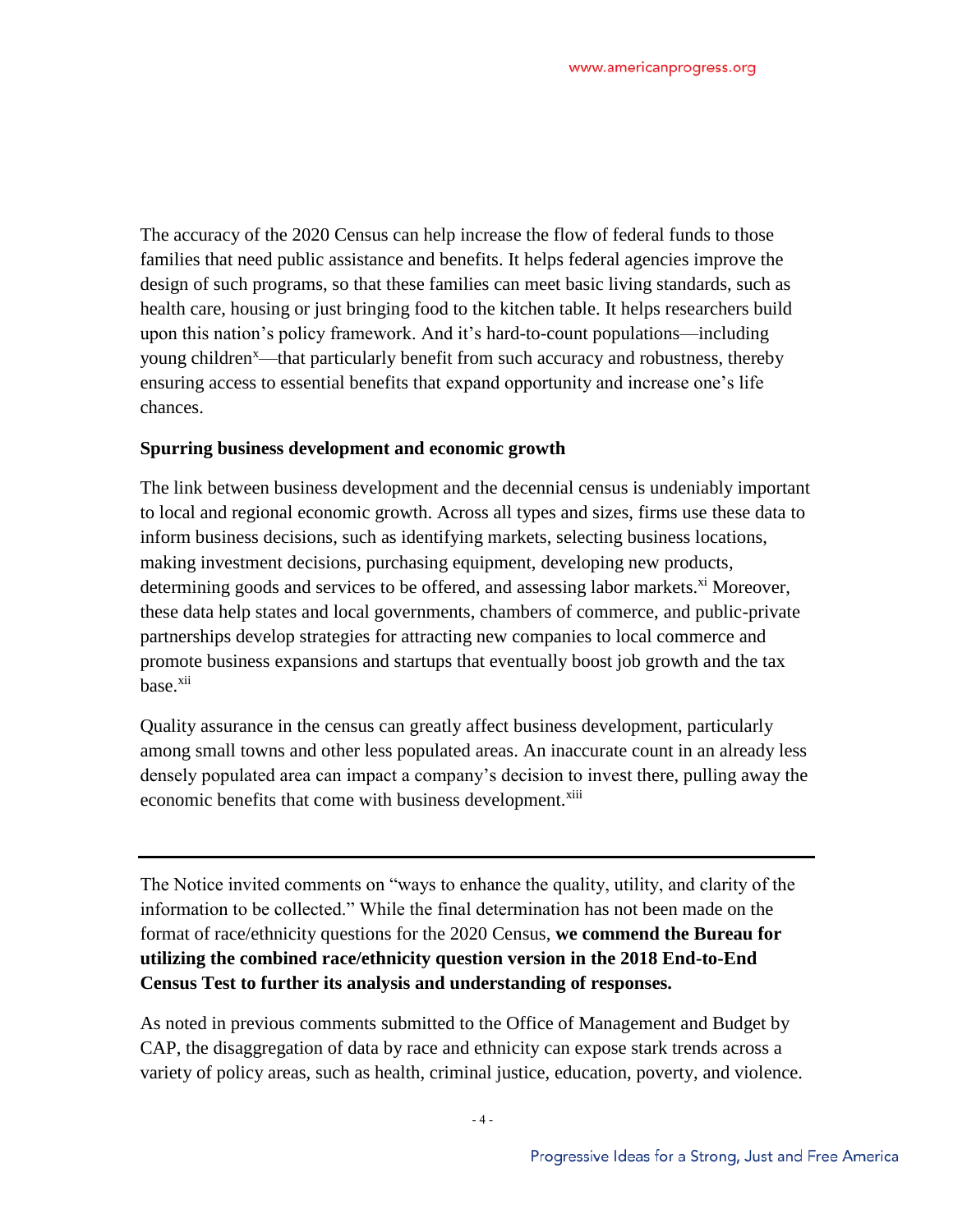For example, when education data on Asian American and Pacific Islanders (AAPI) are disaggregated, one can identify large disparities among the racial and ethnic subsets. About 73 percent of Taiwanese Americans hold a Bachelor's degree, while only 12 percent of Laotian Americans do. Similarly, when examining disaggregated AAPI data on poverty, 49 percent of Marshallese Americans live below the poverty line, while only 5 percent of Fijian Americans do. $x$ iv

The current lack of mandated data disaggregation for such populations harms racial and ethnic minorities as the misrepresentation of data can act as a barrier to policy innovations that would otherwise address underlying disparities. CAP continues to support enhancements to the content of the proposed collection of information, including supporting a combined race/ethnicity question format as that to be used in the 2018 Endto-End Census Test.

Quality data collection in the census is essential to meeting the needs for some of this nation's most marginalized communities, such as racial and ethnic minorities, LGBTQ individuals, aging seniors, young children, and people with disabilities. It has helped shape policy to address disparities in poverty, economic security, healthcare, and social injustices, among other socioeconomic challenges. The proposed operation for the 2018 End-to-End Census Test will be instrumental to ensuring that we stay true to American democracy.

Sincerely,

 $\overline{a}$ 

Danyelle Solomon Director, Progress 2050

Katherine Gallagher Robbins, PhD Director of Family Policy, Poverty to Prosperity Program

Laura E. Durso, PhD Vice President, LGBT Research and Communications Project

<sup>i</sup> National Archives and Record Administration, *U.S. Constitution*, available at [https://www.archives.gov/founding-docs/constitution-transcript.](https://www.archives.gov/founding-docs/constitution-transcript)

ii National Archives and Record Administration, *U.S. Constitution*, *Article I and the 14th Amendment*, available at [https://www.archives.gov/founding-docs/constitution-transcript.](https://www.archives.gov/founding-docs/constitution-transcript)